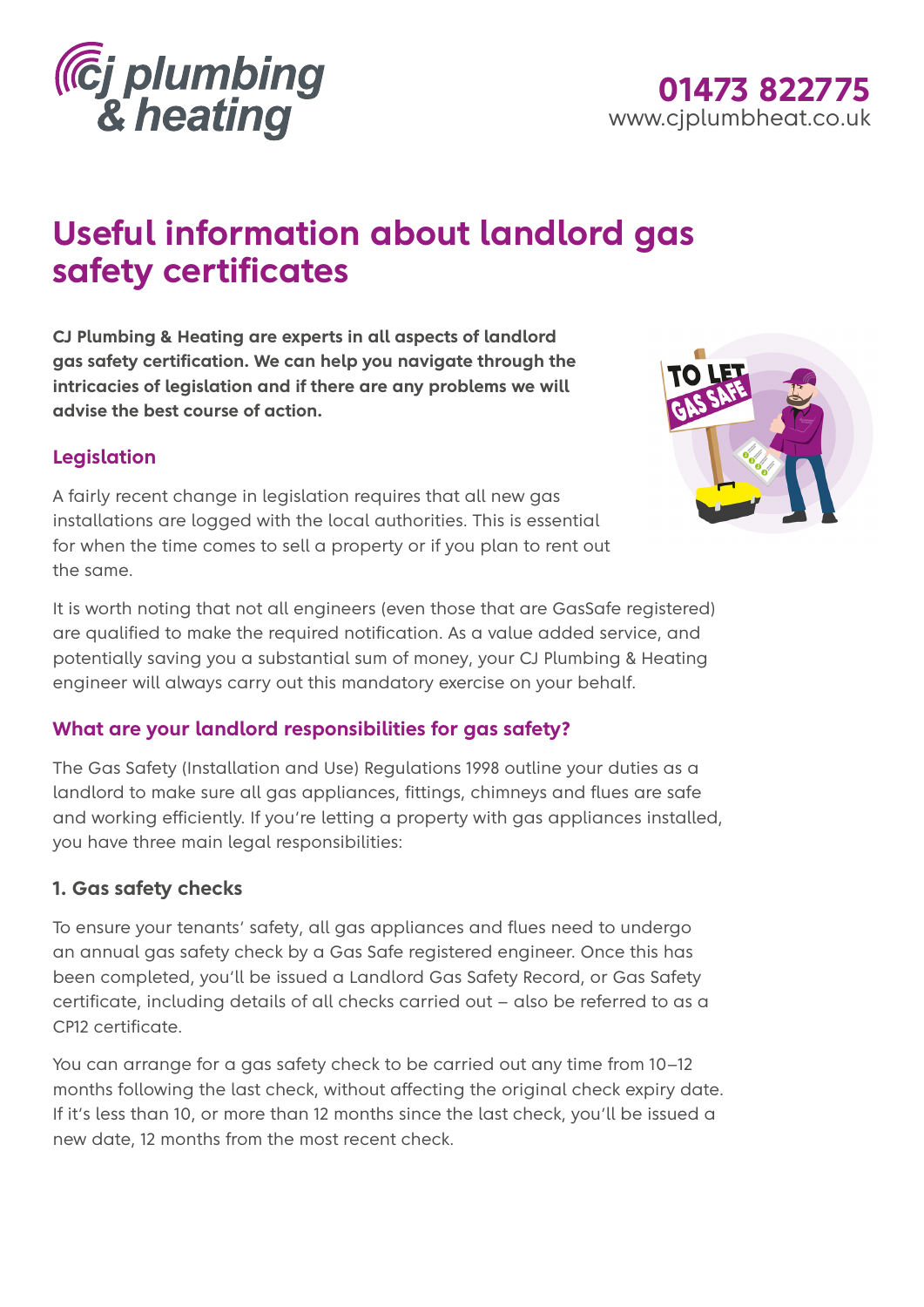



Appliances owned by your tenants aren't your responsibility, although it's still up to you to ensure the safety of any connecting flues, unless they're solely connected to the tenants' appliance.

#### **2. Gas Safety Record**

Following the annual gas safety check and receipt of your Landlord Gas Safety Record, you'll be required to provide a record of this check to your tenants. By law, a copy of your Landlord Gas Safety Record should be given to your current tenants within 28 days of the gas safety check – for new tenants, you'll need to provide this at the start of their tenancy agreement.

For rental periods of less than 28 days, you'll be required to clearly display a copy of the record within the property. Note you'll need to keep copies of this gas safety check record until a further two checks have been carried out.

#### **3. Maintenance**

You'll be required to ensure that all gas pipework, appliances, chimneys and flues are kept in safe condition. Consult the gas appliances' manufacturer guidelines to find out how often a service is recommended. If unknown, we'd recommend an annual service unless our on-site Gas Safe registered engineer suggests otherwise.

Installation pipework isn't covered by your annual gas safety check. However we can offer the following additional minor services while on site and upon request – all as advised by the HSE:

- Test for tightness on the whole gas system, including installation pipework
- Visually examine the pipework (so far as is reasonably practicable)